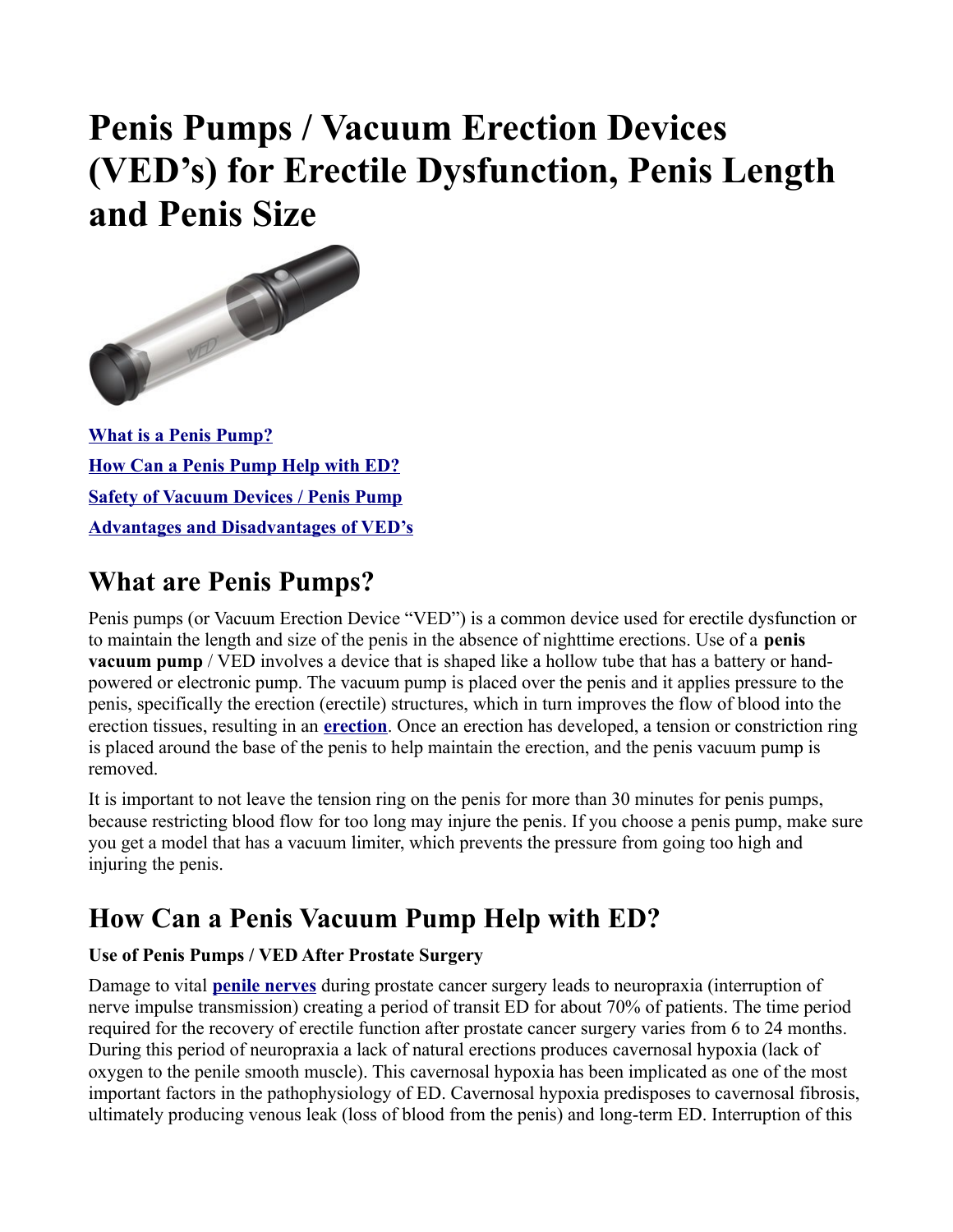cascade of events has been the major challenge for physicians dealing with erectile dysfunction.

There are several studies in the sexual medicine literature on **[penile rehabilitation](http://www.prostate.net/erectile-dysfunction/treating-erectile-dysfunction-after-prostate-surgery/)** after radical prostatectomy, and the positive results appear to support this concept, the rationale, and mechanism. And today there are a growing number of physicians who support the use of a prophylactic **[penile](http://www.prostate.net/erectile-dysfunction/treating-erectile-dysfunction-after-prostate-surgery/)  [rehabilitation program](http://www.prostate.net/erectile-dysfunction/treating-erectile-dysfunction-after-prostate-surgery/)** using a VED / penis pumps following prostate cancer surgery. Theses programs are designed to improve oxygen delivery to penile erectile tissues, aimed at preserving erectile tissue health and minimizing erectile tissue damage that otherwise occurs during the period of neural recovery to the autonomic cavernosal nerve following radical prostatectomy.

The underlying hypothesis of the penis vacuum pump or "VED" is that the artificial induction of erections shortly after surgery facilitates tissue oxygenation, reducing cavernosal fibrosis in the absence of nocturnal erections, potentially increasing the likelihood of preserving erectile function. For this reason, the vacuum erection device (VED), because of its ability to draw blood into the penis regardless of nerve disturbance, has become one of a number of treatments considered as part of a penile rehabilitation program.

### **Can Penis Pumps be Used to Increase Penis Size and Length?**

#### *Loss of Penis Length After Surgery*

In addition to ED after prostate surgery one of the most common side effects of prostatectomy is the shrinkage of the penis, both in circumference and length. Penile shrinkage is common among men who have had prostate surgery and tends to worsen over time. However, penis pumps and vacuum pump therapy has been shown to help patients maintain peroperative penis size. In a clinical study, 63% of patients who didn't use a vacuum erection device after a prostatectomy suffered from penis shrinkage vs. shrinkage in only 23% of the patients who routinely used a vacuum erection device. Other clinical studies have reported early sexual function, penile length preservation and high satisfaction rates among men who routinely used a penis vacuum pump after prostate surgery.

#### *Can Penis Pumps / VED be Used to Increase Penis Size and Length?*

What if you have not had surgery but just want to maintain the length and size of your penis as you age? There are many promotions for "penis extension" pills and devices but none of them have the scientific and medical support of VED's / penis pumps.

Basically, as you age, your capacity and frequency for nighttime erections is reduced. Nighttime erections are part of normal healthy sexual function as they stretch and maintain the penis tissue while you are sleeping, thereby maintaining the length and size of the penis. A healthy male usually has anywhere from 2-5 nighttime erections that help to maintain healthy penis tissue and length. If you are suffering from ED or have taken and failed a **[Nocturnal Erection Test](http://www.prostate.net/erectile-dysfunction/nocturnal-erection-test/)** then a penis pump / VED may be an option to help you maintain the length and size of your penis while undergoing treatment. In addition, as part of a sexual health program a penis pump / VED may be useful as a means to maintain penis length and size in the absence of consistent nighttime erections.

**[Read More on Penis Pumps to Increase Length and Size of the Penis](http://www.prostate.net/2011/erectile-dysfunction-impotence/can-a-penis-pump-increase-penis-length-and-size/)**

### **Safety of Vacuum Erection Devices / Penis Pumps**

A very important warning about vacuum erection devices is to make sure you only use instruments that have been approved by the FDA. Many penis pumps are being sold over the Internet, through the mail, and in sex shops, often touted as "penis developers," and other names. These items may expose the